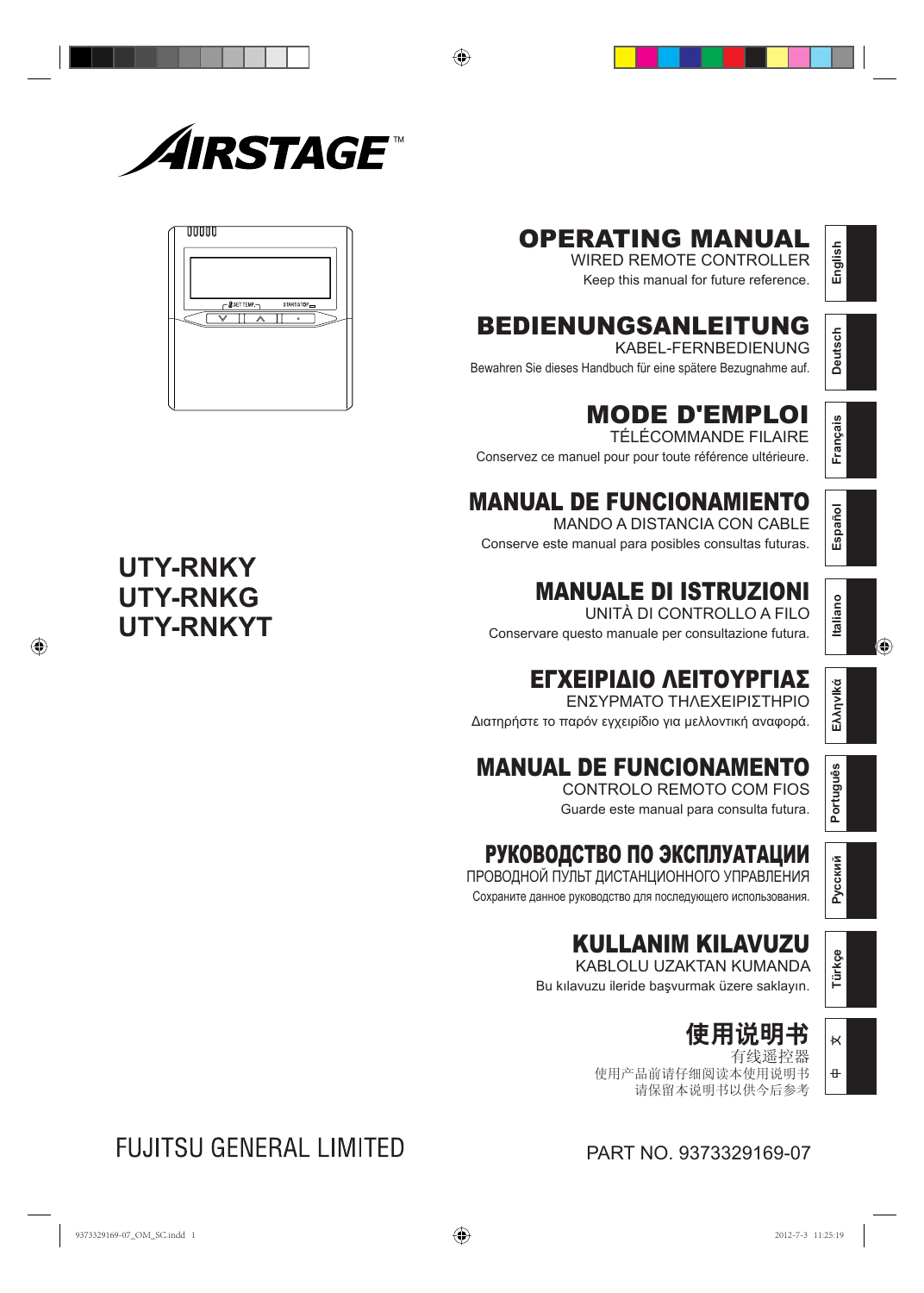WIRED REMOTE CONTROLLER

# **CONTENTS**

# **SAFETY PRECAUTIONS**

- **The "SAFETY PRECAUTIONS" indicated in this manual contain important information pertaining to your safety. Be sure to observe them.**
- **For details of the operation methods, refer to this manual.**
- **Request the user to keep this manual on hand for future use, such as for relocating or repairing the unit.**

| $\bigwedge$ WARNING                                                                                                                                                                                                                                                                                                                                                                                                                                                                                                                                                 | This mark indicates procedures which, if improperly performed, might lead to the death or<br>serious injury of the user. |                                                                                                                                                                                                                                                                                                                                                                        |  |  |
|---------------------------------------------------------------------------------------------------------------------------------------------------------------------------------------------------------------------------------------------------------------------------------------------------------------------------------------------------------------------------------------------------------------------------------------------------------------------------------------------------------------------------------------------------------------------|--------------------------------------------------------------------------------------------------------------------------|------------------------------------------------------------------------------------------------------------------------------------------------------------------------------------------------------------------------------------------------------------------------------------------------------------------------------------------------------------------------|--|--|
| • In the event of a malfunction (burning smell, etc.),<br>immediately stop operation, turn off the electrical<br>breaker, and consult authorized service personnel.<br>• Do not repair or modify any damaged cable by yourself.<br>Let the authorized service personnel to do it. Improper<br>work will cause a electric shock or a fire.<br>• This unit contains no user-serviceable parts. Always<br>consult authorized service personnel for repairs.<br>• When moving, consult authorized service personnel for<br>disconnection and installation of this unit. |                                                                                                                          | • Do not touch with wet hands. It may cause an electric<br>shock.<br>If children may approach the unit, take preventive<br>$\bullet$<br>measures so that they cannot reach the unit.<br>Do not repair or modify by yourself. It may cause a fault<br>$\bullet$<br>or accident.<br>• Do not use flammable gases near the unit. It may cause<br>a fire from leaking gas. |  |  |
|                                                                                                                                                                                                                                                                                                                                                                                                                                                                                                                                                                     |                                                                                                                          |                                                                                                                                                                                                                                                                                                                                                                        |  |  |
| This mark indicates procedures which, if improperly performed, might possibly result in per-<br>$\triangle$ CAUTION<br>sonal harm to the user or damage to property.                                                                                                                                                                                                                                                                                                                                                                                                |                                                                                                                          |                                                                                                                                                                                                                                                                                                                                                                        |  |  |
| • Do not set vessels containing a liquid on this unit. Doing<br>Do not place electrical devices within 1 m of this unit.<br>so will cause heating, fire, or electric shock.<br>It may cause malfunction or failure.                                                                                                                                                                                                                                                                                                                                                 |                                                                                                                          |                                                                                                                                                                                                                                                                                                                                                                        |  |  |

- **Do not expose this unit directly to water. Doing so will cause trouble, electric shock, or heating.**
- **Dispose of the packing materials safely. Tear and dispose of the plastic packing bags so that children cannot play with them. There is the danger of suffocation if children play with the original plastic bags.**
- **It may cause malfunction or failure. • Do not use fire near this unit or place a heating apparatus**
- **nearby. It may cause malfunction.**
- **Do not touch the switches with sharp objects. Doing so will cause injury, trouble, or electric shock.**
- **Do not insert articles into the slit parts of this unit. Doing so will cause trouble, heating, or electric shock.**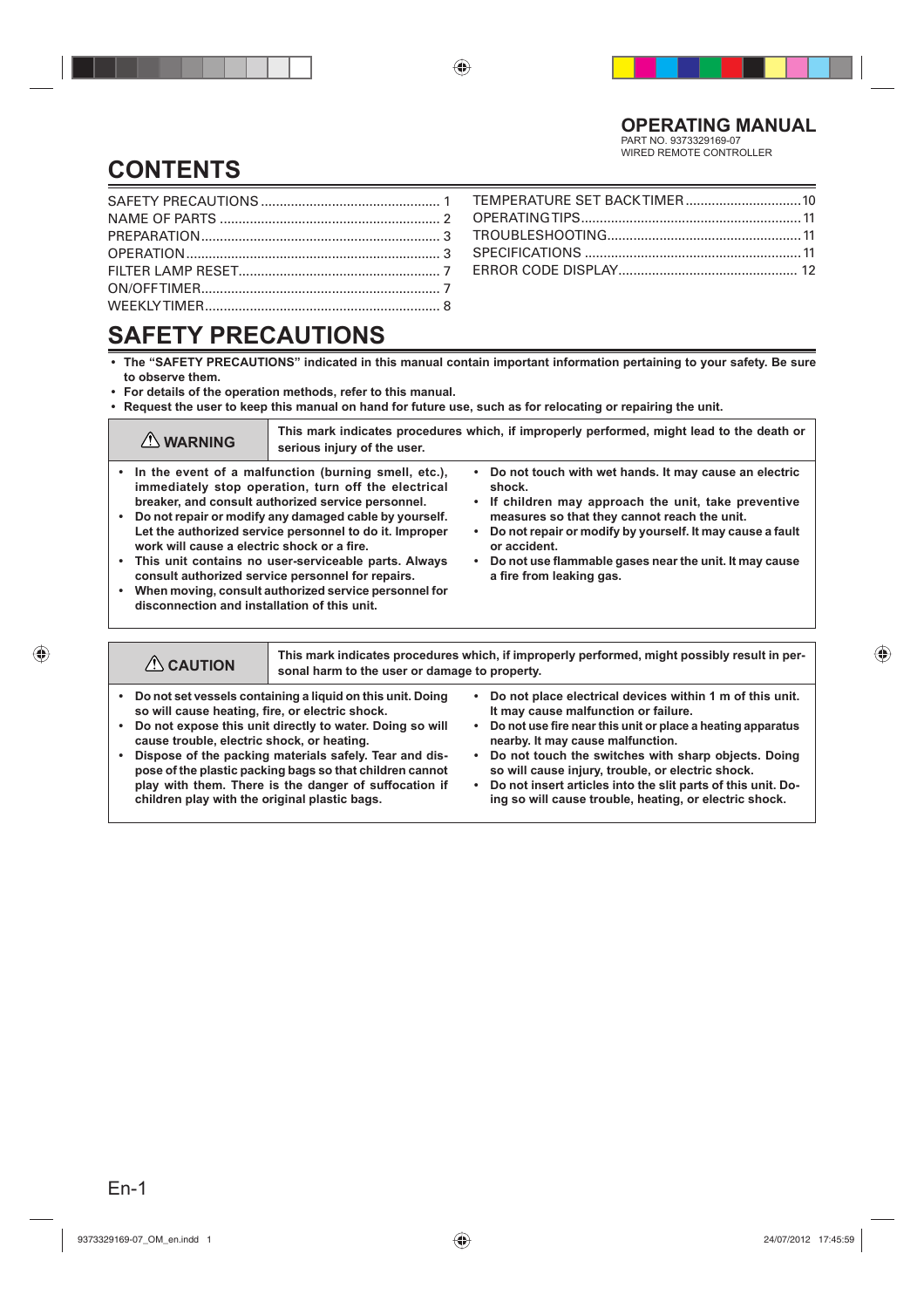# **NAME OF PARTS**

### ● **With cover open**



- $\overline{\textcircled{\scriptsize{n}}}$  Horizontal Swing Indicator
- <sup>®</sup> Defrost Indicator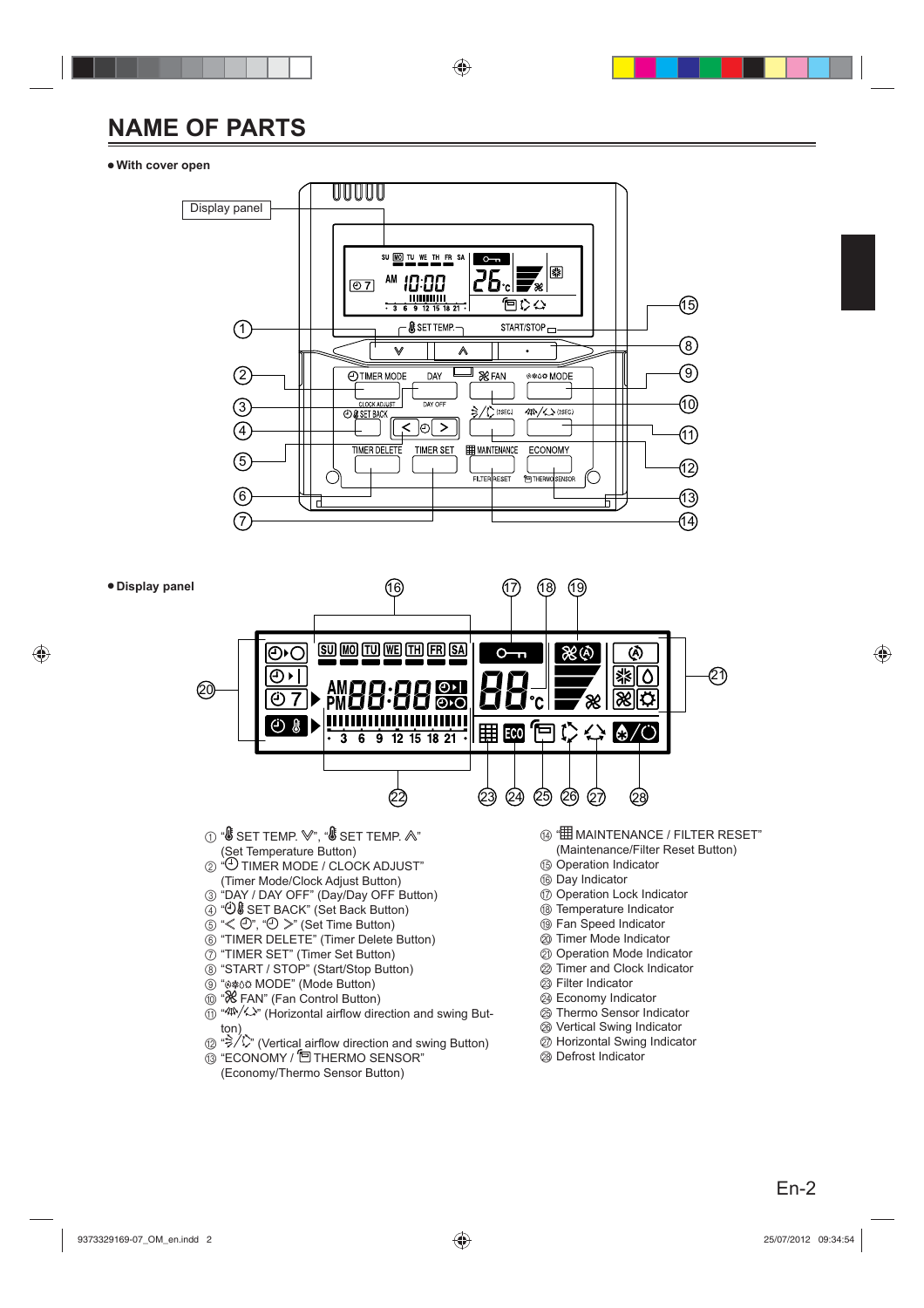# **PREPARATION**



# **OPERATION**

**Instructions on heating are not applicable for the "COOLING-ONLY" models.**

Preset values are displayed when the "%\*00 MODE" button, the " $\&$  SET TEMP.  $\&$ " button or " $\&$  SET TEMP.  $\&$ " button, the "<sup>88</sup> FAN" button is pressed while stopping.

![](_page_3_Figure_5.jpeg)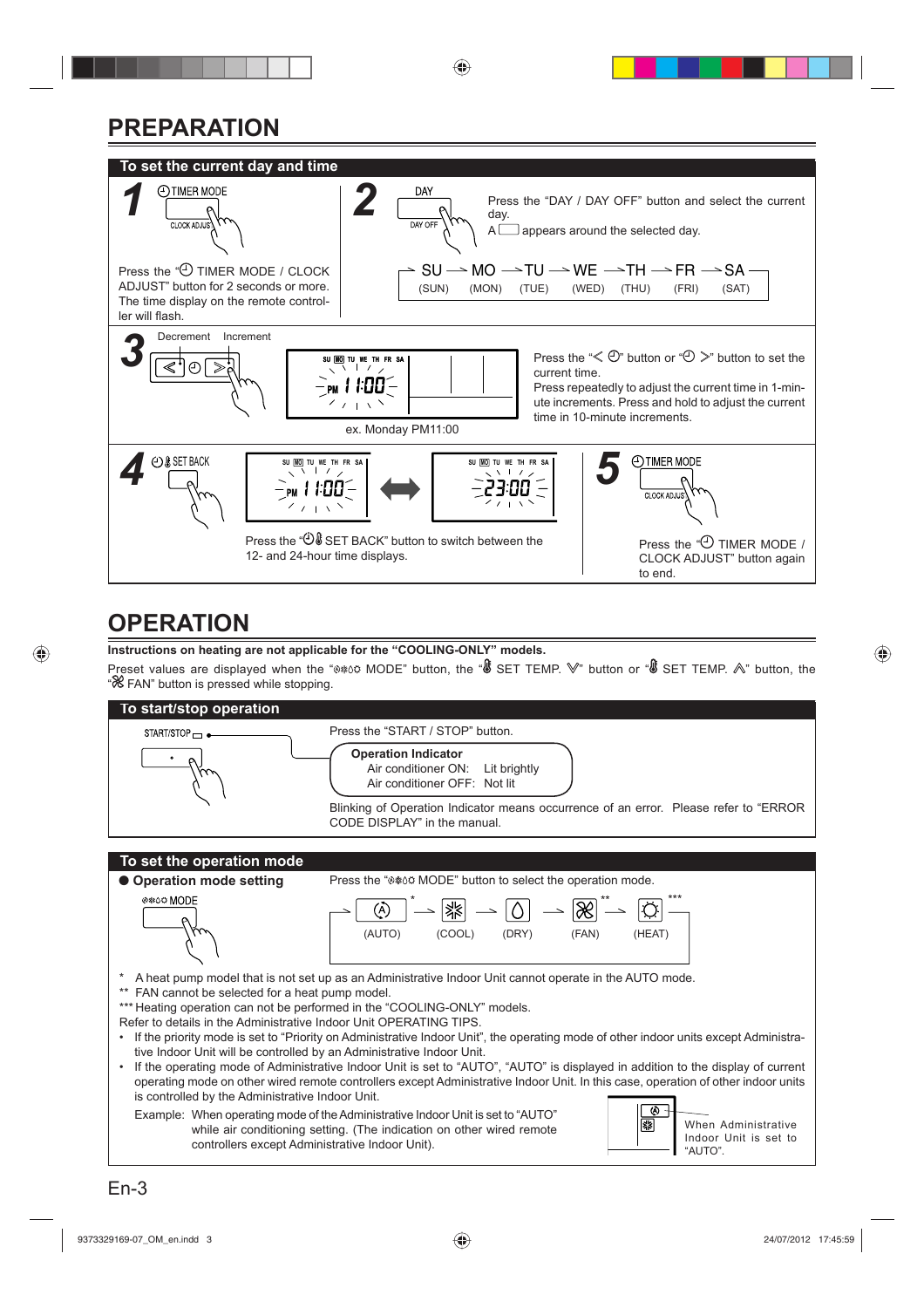![](_page_4_Figure_0.jpeg)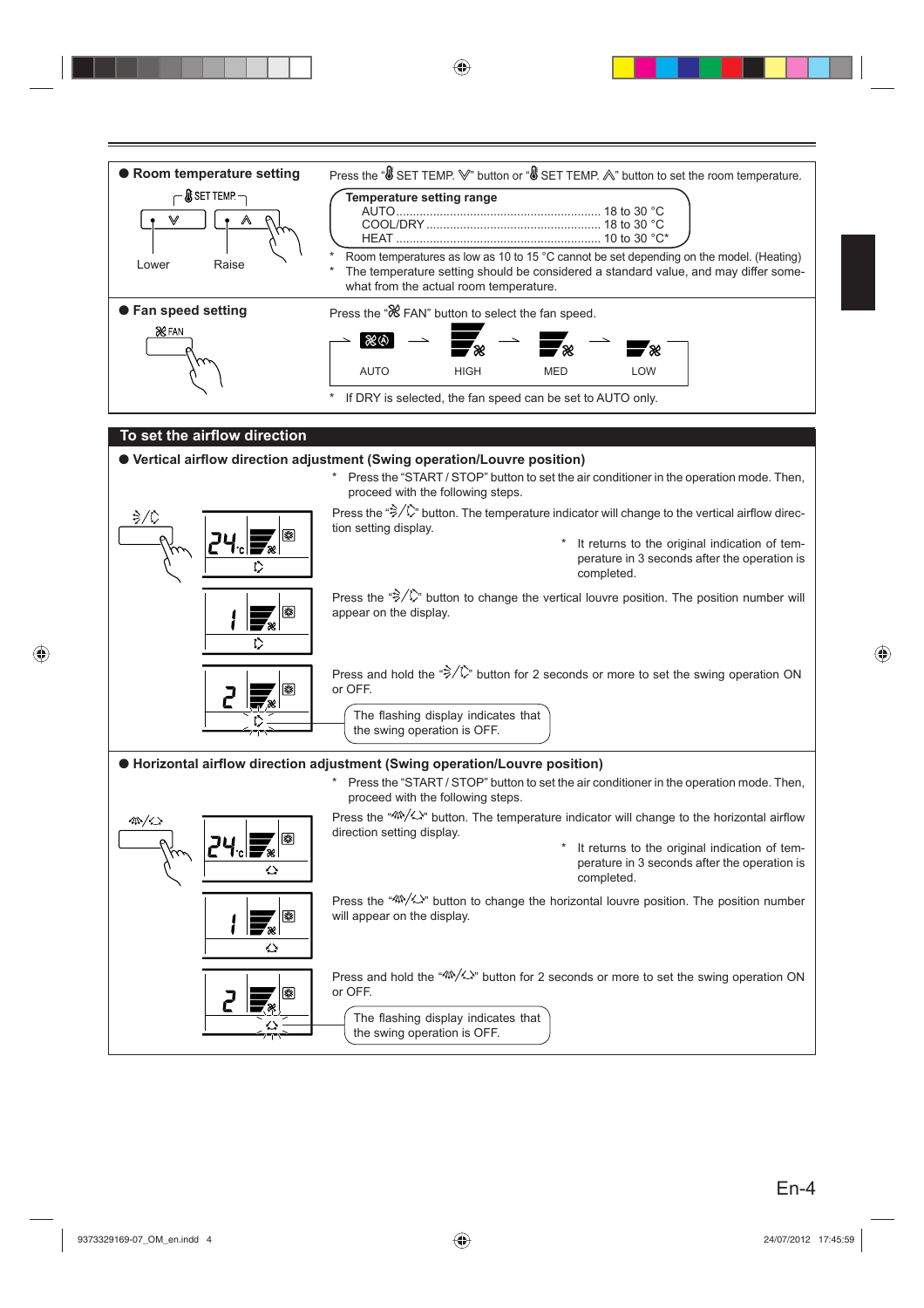# **OPERATION**

### **E** NOTES

- (1) Always use the " $\frac{1}{2}$ " button or the " $\frac{1}{2}$ " button. Attempting to move the airflow direction louvr manually could result in improper operation; in this case, stop operation and restart. The louvre should begin to operate properly again.
	- During cooling operation, do not set the vertical airflow dired tion louvre in the downward position for an extended period Water vapor may condense near the outlet port and drop of water may drip from the air conditioner.
- (2) The SWING operation may stop temporarily when the a conditioner's fan is not operating, or when operating at ver low speeds.
- (3) The swing operation is not available depending on the mode Please refer to the operating manual for the indoor unit.

| ٦.       | <vertical airflow="" operation="" swing=""></vertical>     |                |             |
|----------|------------------------------------------------------------|----------------|-------------|
| e<br>p   | Airflow direction                                          | Range of swing |             |
|          | 2)<br>3)                                                   | $(1)$ to $(4)$ | 2           |
| ၟ.<br>d. | $^{(4)}$                                                   | (All range)    |             |
| )S       |                                                            |                |             |
| ıir      | <horizontal airflow="" operation="" swing=""></horizontal> |                |             |
| Ŋ        | Airflow direction                                          | Range of swing |             |
| ۱.       | 2)                                                         |                | G<br>2<br>G |
|          | へ                                                          | to $(5)$       | 3           |

(All range)

## **ECONOMY OPERATION**

### **To set the economy operation**

### ● **Economy setting**

![](_page_5_Picture_10.jpeg)

![](_page_5_Figure_11.jpeg)

Press the "START / STOP" button to set the air conditioner in the operation mode.

Then, proceed with the following steps.

 $\overline{3}$  $\overline{\circ}$ 5

Press the "ECONOMY / □ THERMO SENSOR" button to start or stop the energy-saving air conditioner operation.

The energy save air conditioner operation is not available depending on the model.

### **E** NOTES

### **About ECONOMY Operation**

Economy operation can be set by remote controller.

The temperature setting is offset automatically over a certain period of time.

Based on temperature set in remote control unit, temperature of indoor unit varies little by little. However in this case, temperature indication of remote control unit does not vary as it continues to indicate the temperature when ECONOMY Operation was set.

![](_page_5_Figure_21.jpeg)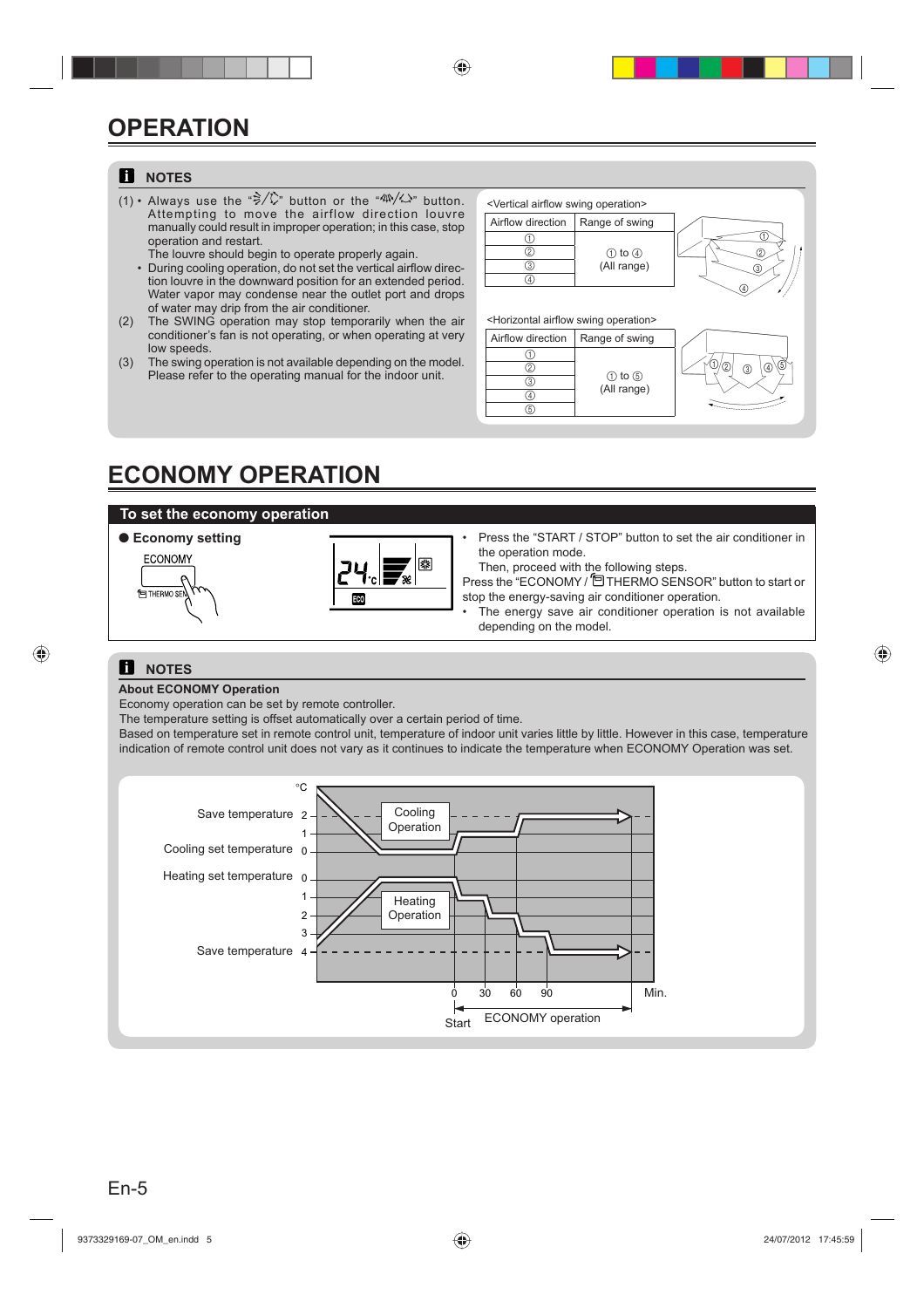### **Room temperature sensor selection**

![](_page_6_Figure_1.jpeg)

Press the "ECONOMY / 日 THERMO SENSOR" button for more than 2 seconds to select whether the room temperature is detected at the indoor unit (remote sensor) or the remote controller.

When the  $\leftarrow$  thermo sensor indicator appears, the room temperature is detected at the remote controller.

![](_page_6_Figure_4.jpeg)

### **NOTES**

If this function is locked, the location where the room temperature is detected cannot be changed and the  $\blacksquare$  mark flashes when the "ECONOMY / [C] THERMO SENSOR" button is pushed for 2 seconds or more.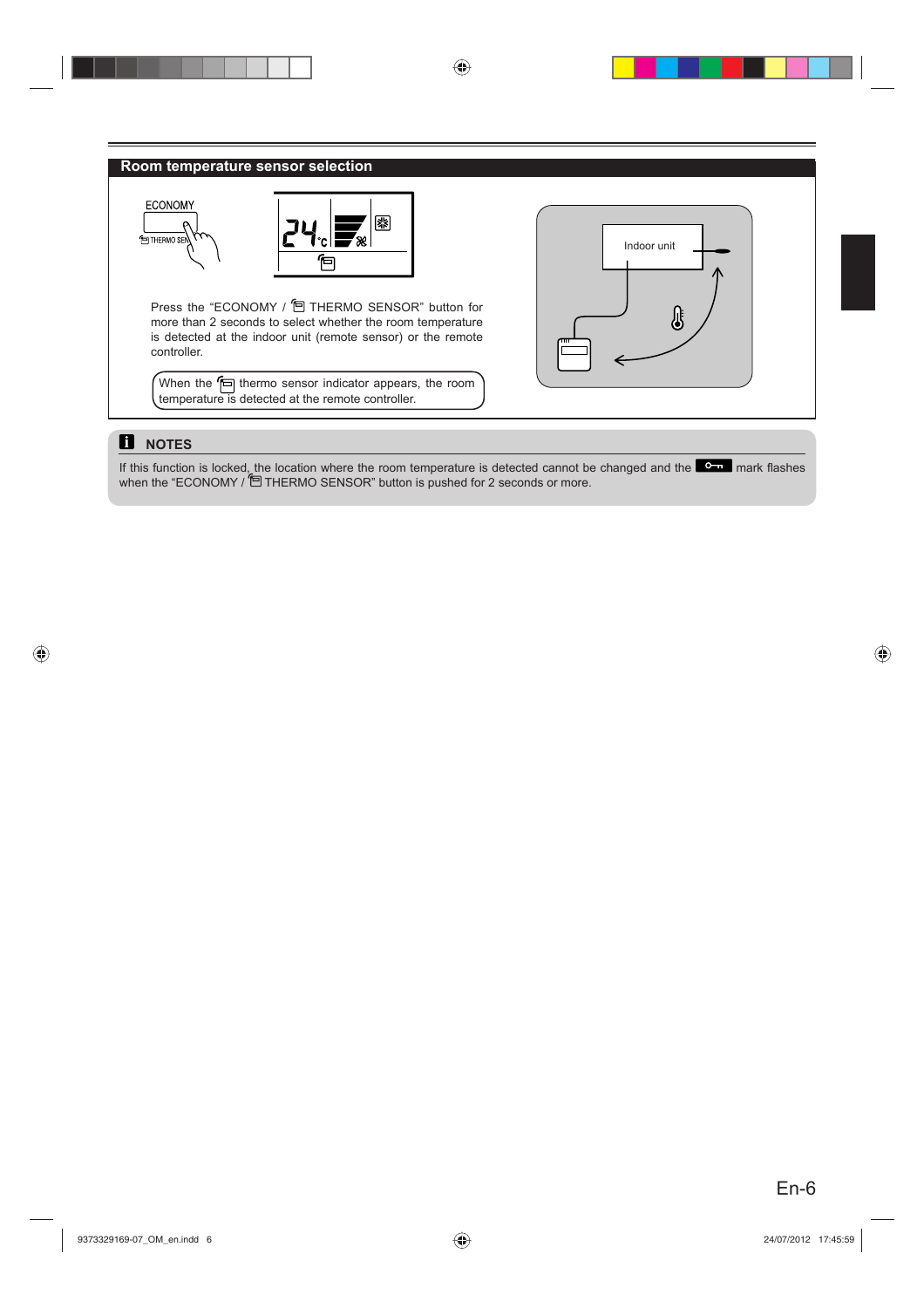# **FILTER LAMP RESET**

Some indoor unit models are equipped with a filter lamp in the indoor unit display to indicate when it is time to clean the air filters.

![](_page_7_Figure_2.jpeg)

![](_page_7_Figure_3.jpeg)

![](_page_7_Picture_4.jpeg)

Press the " 田 MAINTENANCE / FILTER RESET" button for 2 seconds or more. The indoor unit filter lamp will go off and the filter display will disappear.

# **ON/OFF TIMER**

**Instructions on heating are not applicable for the "COOLING-ONLY" models.** The timer function is not available depending on the slave unit.

![](_page_7_Figure_8.jpeg)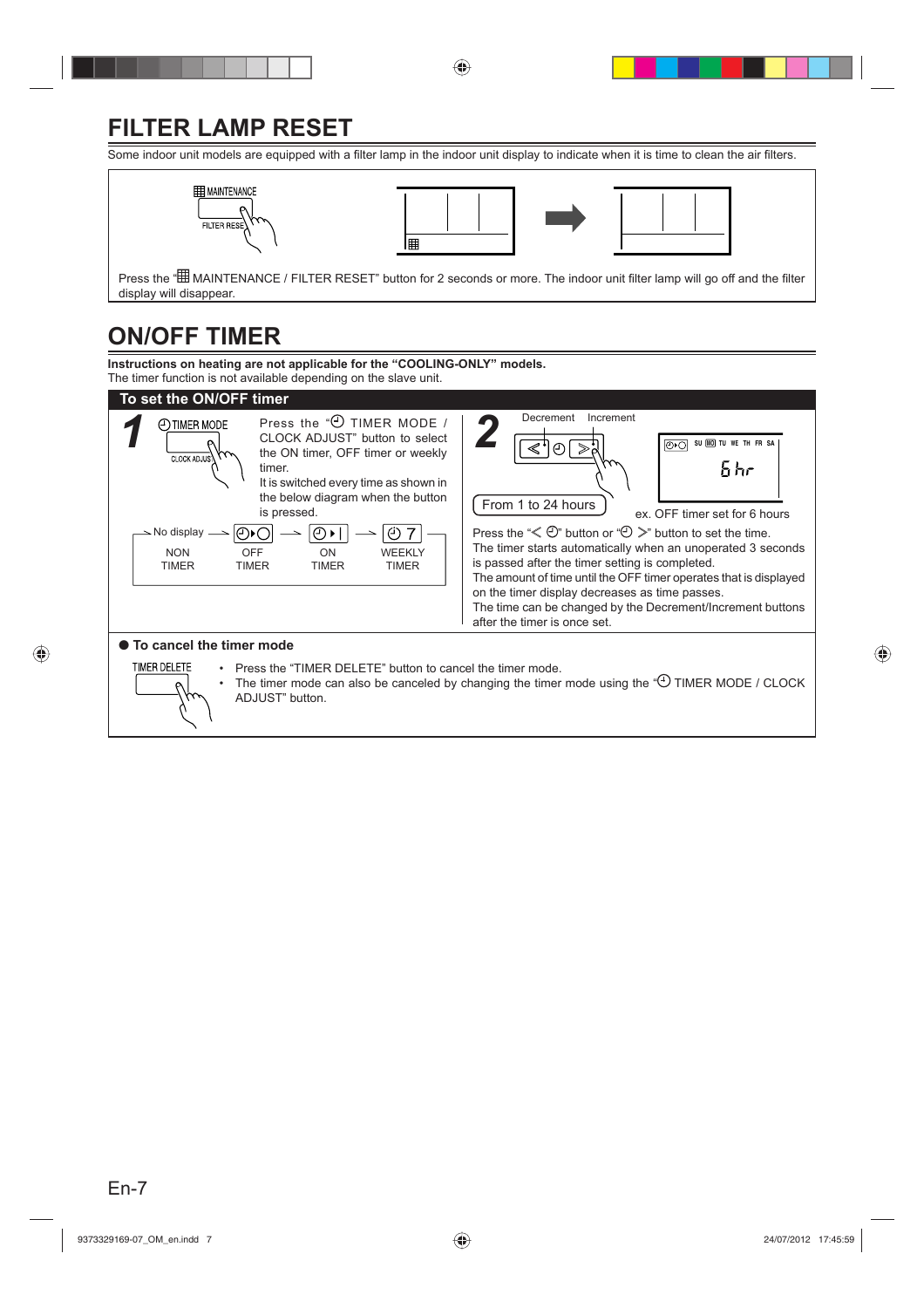# **WEEKLY TIMER**

**Instructions on heating are not applicable for the "COOLING-ONLY" models.** The timer function is not available depending on the slave unit.

![](_page_8_Figure_2.jpeg)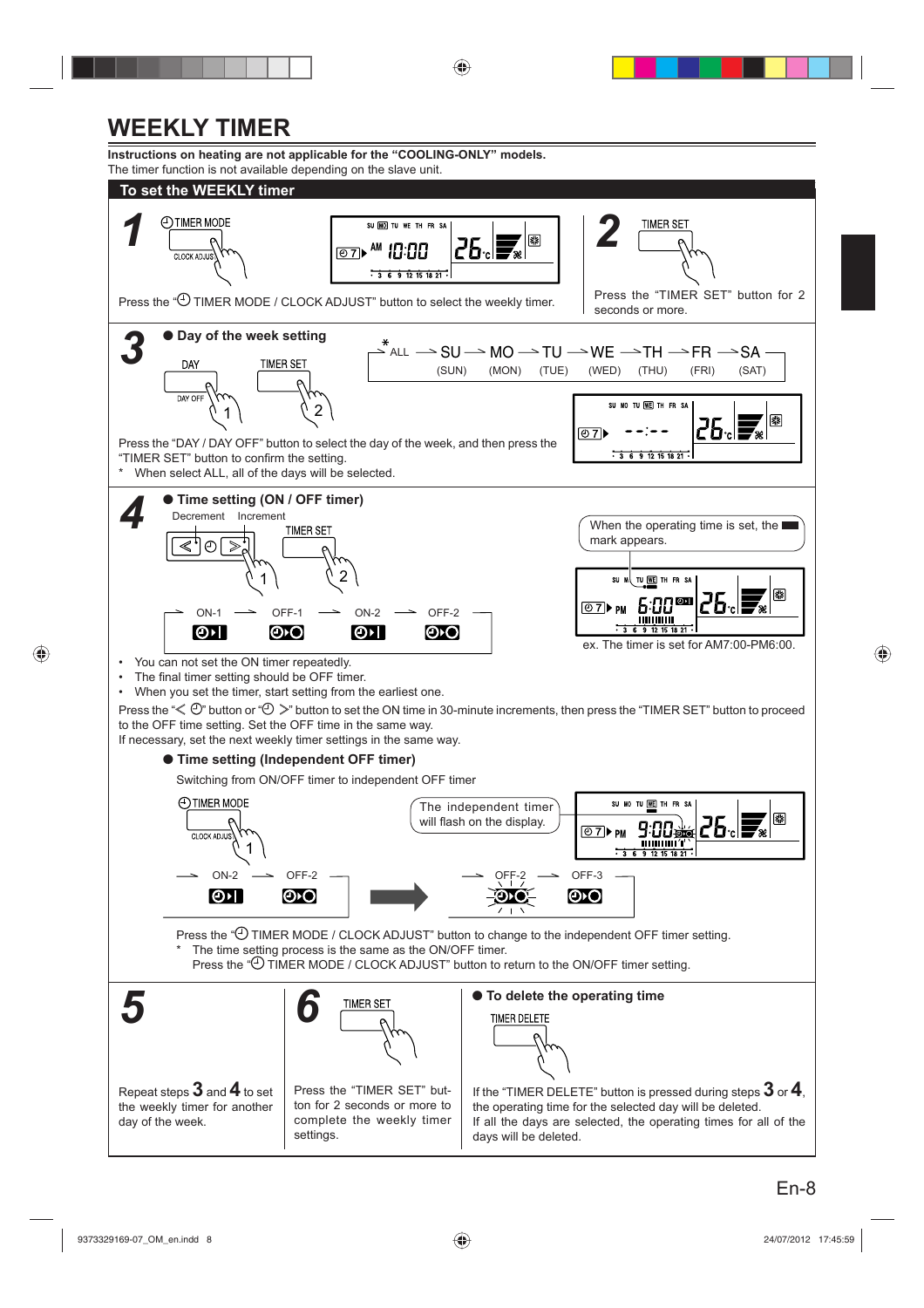# **WEEKLY TIMER**

### **To start/cancel the WEEKLY timer operation**

![](_page_9_Figure_2.jpeg)

### **E** NOTES

PRECAUTIONS DURING WEEKLY TIMER SETUP

Setup is not possible in the following cases, so amend the time.

- The earliest OFF time you can set is 30 minutes after the ON time.
- The OFF time can be carried over to the next day.
- The earliest independent OFF time you can set is 30 minutes after the last OFF time.
- An independent OFF time can be set up to 0:00 hours of the next day.
- Even if the timer operation is set, the timer indicator lamp of the indoor unit does not light up. (The timer indicator lamp is used for wireless remote controllers only.)

![](_page_9_Figure_11.jpeg)

### **R** NOTES

- (1) The DAY OFF setting is only available for days for which weekly settings already exist.
- (2) If the operating time carries over to the next day (during a next day setting), the effective DAY OFF range will be set as shown below.

![](_page_9_Figure_15.jpeg)

(3) The DAY OFF setting can only be set 1 time. The DAY OFF setting is cancelled automatically after the set day has passed.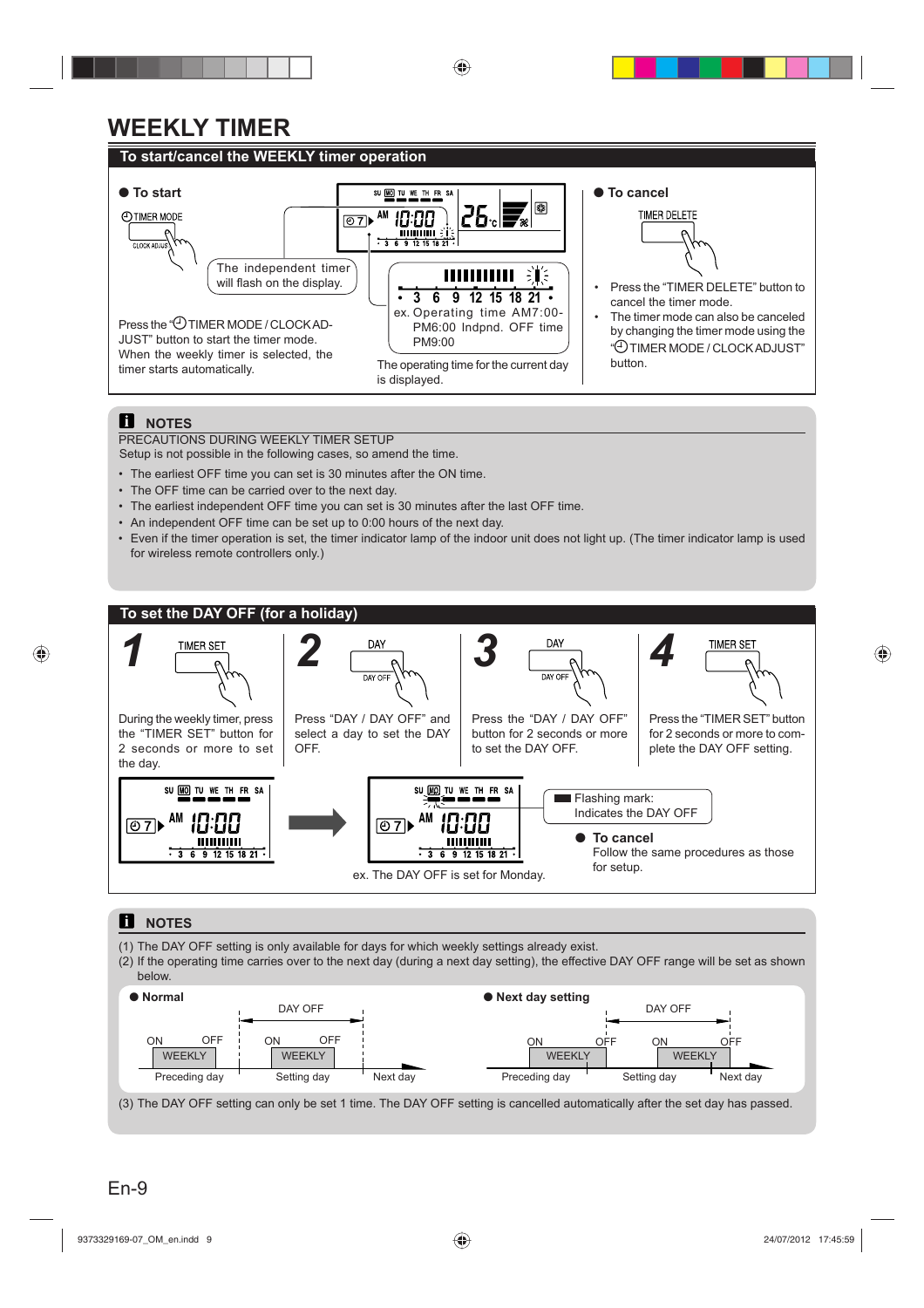# **TEMPERATURE SET BACK TIMER**

**Instructions on heating are not applicable for the "COOLING-ONLY" models.** The timer function is not available depending on the slave unit.

![](_page_10_Figure_2.jpeg)

- (2) The SET BACK timer can be set to operate up to 2 times per day but only one temperature setting can be used.
- (3) The SET BACK timer can be used together with the ON, OFF, and weekly timer functions.
- (4) During the COOL/DRY mode, the air conditioner will operate at a minimum of 18 °C even if the SET BACK temperature is set to 17 °C or lower.
- (5) The SET BACK operating time is displayed only in the SET BACK confirmation display. (Refer to step 1 for the SET BACK confirmation display.)
- (6) Room temperatures as low as 10 to 15 °C cannot be set depending on the model. (Heating)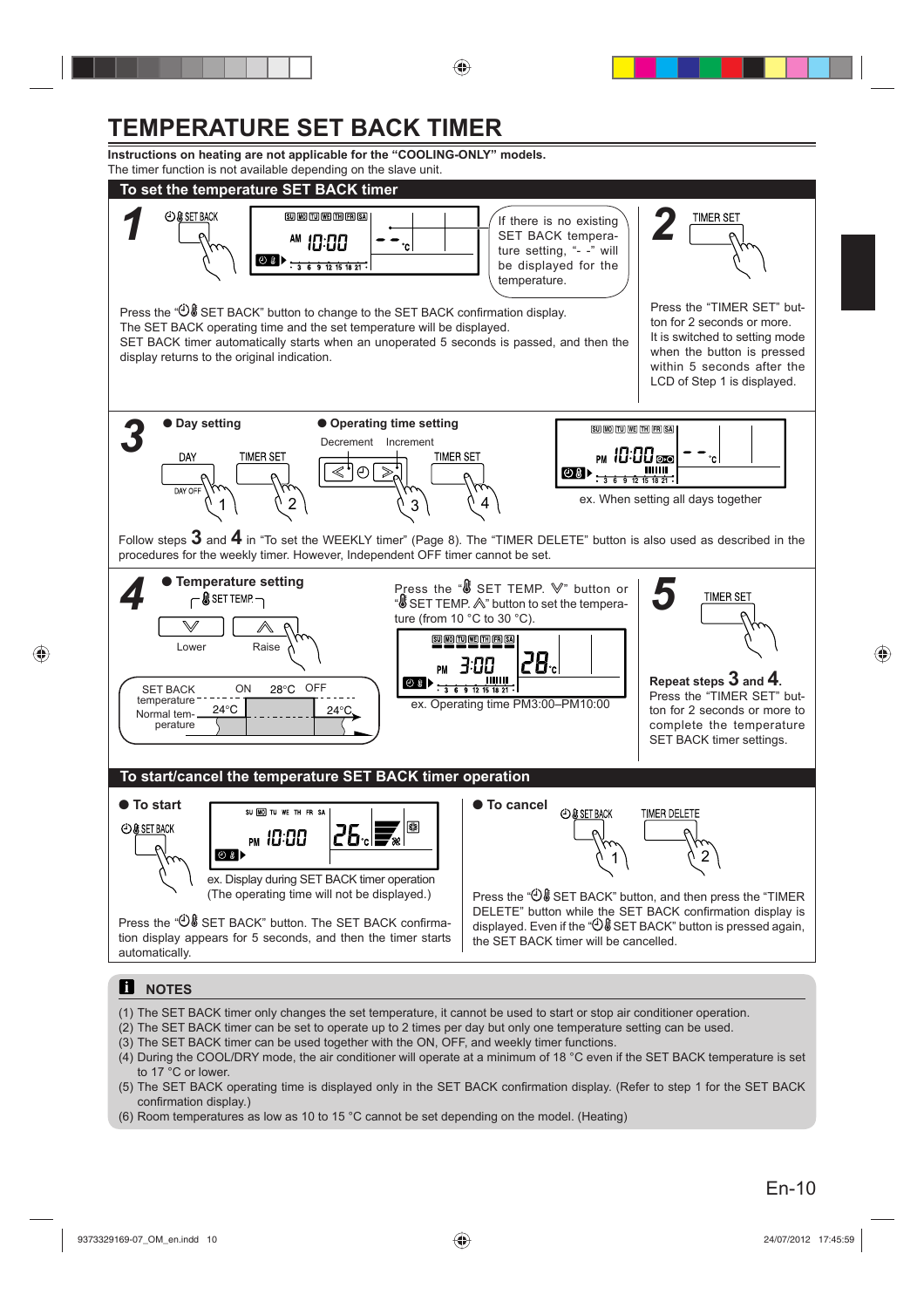# **OPERATING TIPS**

### **Cooling/heating priority (AIRSTAGETM (V-II Series Heat Pump model only))**

- If another indoor unit in the same system is already operating in the cooling mode or dry mode, heating mode settings cannot be performed.
- An indoor unit that is set up as an Administrative Indoor Unit can operate in the AUTO mode.

Administrative Indoor Unit:

 Special indoor unit is not restricted by the switching of cooling and heating described above.

### **Setting restriction**

When  $\bullet$  is displayed there are functions for which settings cannot be made.

When a button is pushed to change a restricted setting, will flash

When  $\Box$  is displayed, some operation are restricted. In such case, contact the administrator.

### **State display**

- When " $\mathbf{a}$   $\mathbf{r}'$  or " $\mathbf{a}$  $\mathbf{c}''$  is indicated on the temperature indicator. it means under maintenance.
- When  $H^{\mathbf{F}^n}$  is indicated on the temperature indicator, anti freeze function is activated. However, this function cannot be operated by the remote controller.
- When " $\Box$ " is blinking, contact the authorized service personnel.
- Mode display blinks when inoperative setting of indoor unit is made.

# **TROUBLESHOOTING**

Before requesting service, perform the following checks:

### **Automatic defrosting operation and oil recovery operation**

During automatic defrosting operation and oil recovery operation,  $\frac{1}{2}$  will be displayed on the remote controller.

### **Weekly timer**

- Set different operating times for each day of the week.
- Set 1 or 2 operating spans (1 or 2 ON times and 1 or 2 OFF times) per day.
- Set time to a resolution of 30 minutes.
- OFF time can be carried over to the subsequent day.

### **Day off**

- Use the "DAY OFF" setting to switch off timer operation for a selected day in the coming week.
- This is a temporary, one-time setting. The "DAY OFF" setting is automatically cleared as soon as the specified day passes.

### **Temperature SET BACK timer**

Use this timer function to change the set temperature in the operation times set for each day of the week.

This can be used together with other timer settings.

| Symptom                 | Problem                                                                                                                                                               |
|-------------------------|-----------------------------------------------------------------------------------------------------------------------------------------------------------------------|
| Doesn't operate at all. | • Has there been a power failure?<br>• Has a fuse of indoor unit blown out, or a circuit breaker been tripped?<br>• Is the main power switch set to the OFF position? |
|                         | • It is being controlled centralized?                                                                                                                                 |

If the problem persists after performing these checks, or if you notice burning smells, or the operation indicator flashes, immediately stop operation, turn off the electrical breaker and consult authorized service personnel.

# **SPECIFICATIONS**

| <b>MODEL</b>         | <b>POWER</b> | <b>DIMENSIONS &amp; WEIGHT</b> |              |                 |               |
|----------------------|--------------|--------------------------------|--------------|-----------------|---------------|
|                      |              | <b>HEIGHT</b>                  | <b>WIDTH</b> | <b>DEPTH</b>    | <b>WEIGHT</b> |
| UTY-RNK <sup>*</sup> | DC 12 V      | 120 mm                         | $120$ mm     | $18 \text{ mm}$ | 160 g         |